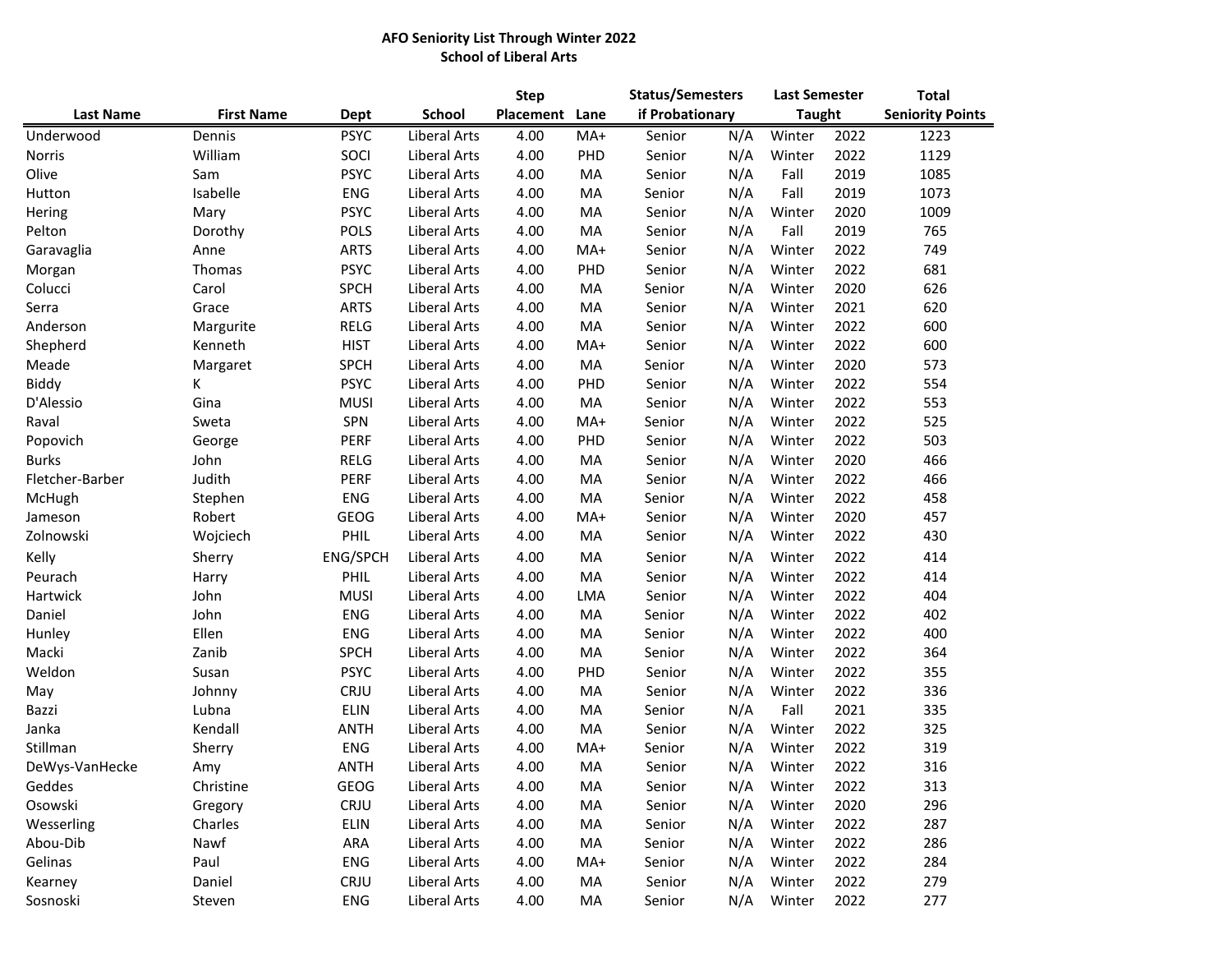| Jannot              | Kenneth     | <b>ENG</b>  | Liberal Arts        | 4.00 | MA         | Senior | N/A | Winter | 2022 | 276 |
|---------------------|-------------|-------------|---------------------|------|------------|--------|-----|--------|------|-----|
| Jensen              | Patrick     | <b>PERF</b> | Liberal Arts        | 4.00 | MA         | Senior | N/A | Winter | 2022 | 276 |
| Donaldson           | Catherine   | <b>ENG</b>  | <b>Liberal Arts</b> | 4.00 | MA         | Senior | N/A | Winter | 2022 | 273 |
| Jabiru              | Thamir      | PHIL        | Liberal Arts        | 4.00 | MA         | Senior | N/A | Winter | 2022 | 269 |
| Lanzon              | Patricia    | <b>PSYC</b> | <b>Liberal Arts</b> | 4.00 | PHD        | Senior | N/A | Winter | 2022 | 264 |
| Guyer               | <b>Brad</b> | <b>ENG</b>  | <b>Liberal Arts</b> | 4.00 | MA         | Senior | N/A | Winter | 2022 | 259 |
| Sepulveda           | Maria       | <b>PSYC</b> | Liberal Arts        | 4.00 | PHD        | Senior | N/A | Winter | 2022 | 259 |
| Roland              | Bayne       | <b>ENG</b>  | <b>Liberal Arts</b> | 4.00 | MA         | Senior | N/A | Winter | 2022 | 252 |
| Dinnan              | Anne        | RELG        | <b>Liberal Arts</b> | 4.00 | MA         | Senior | N/A | Winter | 2022 | 251 |
| Ramsay              | Carolyn     | <b>ELIN</b> | <b>Liberal Arts</b> | 4.00 | MA         | Senior | N/A | Winter | 2021 | 240 |
| Golden              | Cathy       | <b>ENG</b>  | <b>Liberal Arts</b> | 4.00 | MA         | Senior | N/A | Winter | 2022 | 231 |
| Spivak              | Courtney    | <b>TCM</b>  | <b>Liberal Arts</b> | 4.00 | MA         | Senior | N/A | Winter | 2022 | 229 |
| Jeffery             | Rebecca     | <b>ENG</b>  | <b>Liberal Arts</b> | 4.00 | MA         | Senior | N/A | Winter | 2022 | 229 |
| Haas                | Valerie     | <b>ENG</b>  | <b>Liberal Arts</b> | 4.00 | MA         | Senior | N/A | Winter | 2022 | 226 |
| Cullin              | Valerie     | <b>ENG</b>  | <b>Liberal Arts</b> | 4.00 | MA+        | Senior | N/A | Winter | 2021 | 225 |
| Lai                 | Anthony     | <b>MUSI</b> | Liberal Arts        | 4.00 | MA         | Senior | N/A | Winter | 2022 | 225 |
| Simonson-Bloomfield | Christie    | <b>ENG</b>  | <b>Liberal Arts</b> | 4.00 | MA         | Senior | N/A | Winter | 2022 | 224 |
| Ahmed               | Najim       | <b>PSYC</b> | <b>Liberal Arts</b> | 4.00 | PHD        | Senior | N/A | Winter | 2022 | 216 |
| Melton              | Kyle        | SPN         | <b>Liberal Arts</b> | 4.00 | MA+        | Senior | N/A | Winter | 2022 | 216 |
| Corp                | Scott       | <b>ELIN</b> | <b>Liberal Arts</b> | 4.00 | MA         | Senior | N/A | Winter | 2022 | 215 |
| Larson-Voltz        | Karen       | <b>ARTS</b> | <b>Liberal Arts</b> | 4.00 | MA+        | Senior | N/A | Winter | 2022 | 212 |
| Hopkins             | Thomas      | <b>TCM</b>  | Liberal Arts        | 4.00 | $MA+$      | Senior | N/A | Winter | 2022 | 202 |
| Harrison            | Dempsey     | <b>SPCH</b> | <b>Liberal Arts</b> | 4.00 | MA         | Senior | N/A | Winter | 2022 | 201 |
| Bremer-Beer         | Mary        | PERF        | Liberal Arts        | 4.00 | MA         | Senior | N/A | Winter | 2020 | 192 |
| Knight              | Randall     | <b>MUSI</b> | <b>Liberal Arts</b> | 4.00 | MA         | Senior | N/A | Winter | 2020 | 189 |
| Gavin               | Michael     | PHIL        | <b>Liberal Arts</b> | 4.00 | MA         | Senior | N/A | Winter | 2022 | 187 |
| Fernane             | Michelle    | <b>ENG</b>  | <b>Liberal Arts</b> | 4.00 | MA         | Senior | N/A | Fall   | 2019 | 186 |
| Jones               | Russell     | <b>ARTS</b> | Liberal Arts        | 4.00 | MA         | Senior | N/A | Winter | 2022 | 177 |
| Palmer              | Donna       | <b>PSYC</b> | Liberal Arts        | 4.00 | MA+        | Senior | N/A | Winter | 2022 | 173 |
| Zahr                | Nada        | ARA         | <b>Liberal Arts</b> | 4.00 | PHD        | Senior | N/A | Winter | 2022 | 173 |
| <b>Boards</b>       | Tiffany     | <b>PSYC</b> | Liberal Arts        | 4.00 | PHD        | Senior | N/A | Winter | 2020 | 170 |
| Copeland            | Gail        | CRJU        | Liberal Arts        | 4.00 | MA         | Senior | N/A | Winter | 2022 | 169 |
| <b>Bremer</b>       | Christopher | <b>PERF</b> | Liberal Arts        | 4.00 | MA         | Senior | N/A | Winter | 2022 | 168 |
| Castle-Kelly        | Nicole      | <b>ENG</b>  | Liberal Arts        | 4.00 | MA         | Senior | N/A | Winter | 2022 | 167 |
| Harrington          | Shelley     | <b>ELIN</b> | Liberal Arts        | 4.00 | MA         | Senior | N/A | Winter | 2022 | 165 |
| Winston             | Charlotte   | SOCI        | <b>Liberal Arts</b> | 4.00 | PHD        | Senior | N/A | Winter | 2022 | 156 |
| Taillard            | Steven      | ELIN        | Liberal Arts        | 4.00 | MA         | Senior | N/A | Winter | 2022 | 155 |
| Shenaq              | Rana        | <b>ELIN</b> | Liberal Arts        | 4.00 | MA         | Senior | N/A | Winter | 2022 | 154 |
| Kroll               | Michael     | <b>ENG</b>  | Liberal Arts        | 4.00 | MA+        | Senior | N/A | Winter | 2022 | 153 |
| Markos              | Ameera      | <b>ENG</b>  | Liberal Arts        | 4.00 | MA         | Senior | N/A | Winter | 2022 | 153 |
| Occhipinti          | Kimberly    | <b>ENG</b>  | Liberal Arts        | 4.00 | MA         | Senior | N/A | Winter | 2022 | 152 |
| Mastronardi         | Vincent     | <b>ENG</b>  | Liberal Arts        | 4.00 | MA         | Senior | N/A | Winter | 2022 | 150 |
| Hamana-Nettles      | Souad       | <b>ELIN</b> | <b>Liberal Arts</b> | 4.00 | MA         | Senior | N/A | Winter | 2022 | 148 |
| Kchikian            | Narine      | <b>ARTS</b> | Liberal Arts        | 4.00 | MA+        | Senior | N/A | Winter | 2022 | 138 |
| Ewing               | Kevin       | <b>ARTS</b> | Liberal Arts        | 4.00 | MA+        | Senior | N/A | Winter | 2022 | 134 |
| Duskin              | Leisia      | <b>ARTS</b> | Liberal Arts        | 4.00 | <b>LMA</b> | Senior | N/A | Winter | 2022 | 131 |
| Beeler              | Bryan       | PERF        | <b>Liberal Arts</b> | 4.00 | LMA        | Senior | N/A | Winter | 2022 | 125 |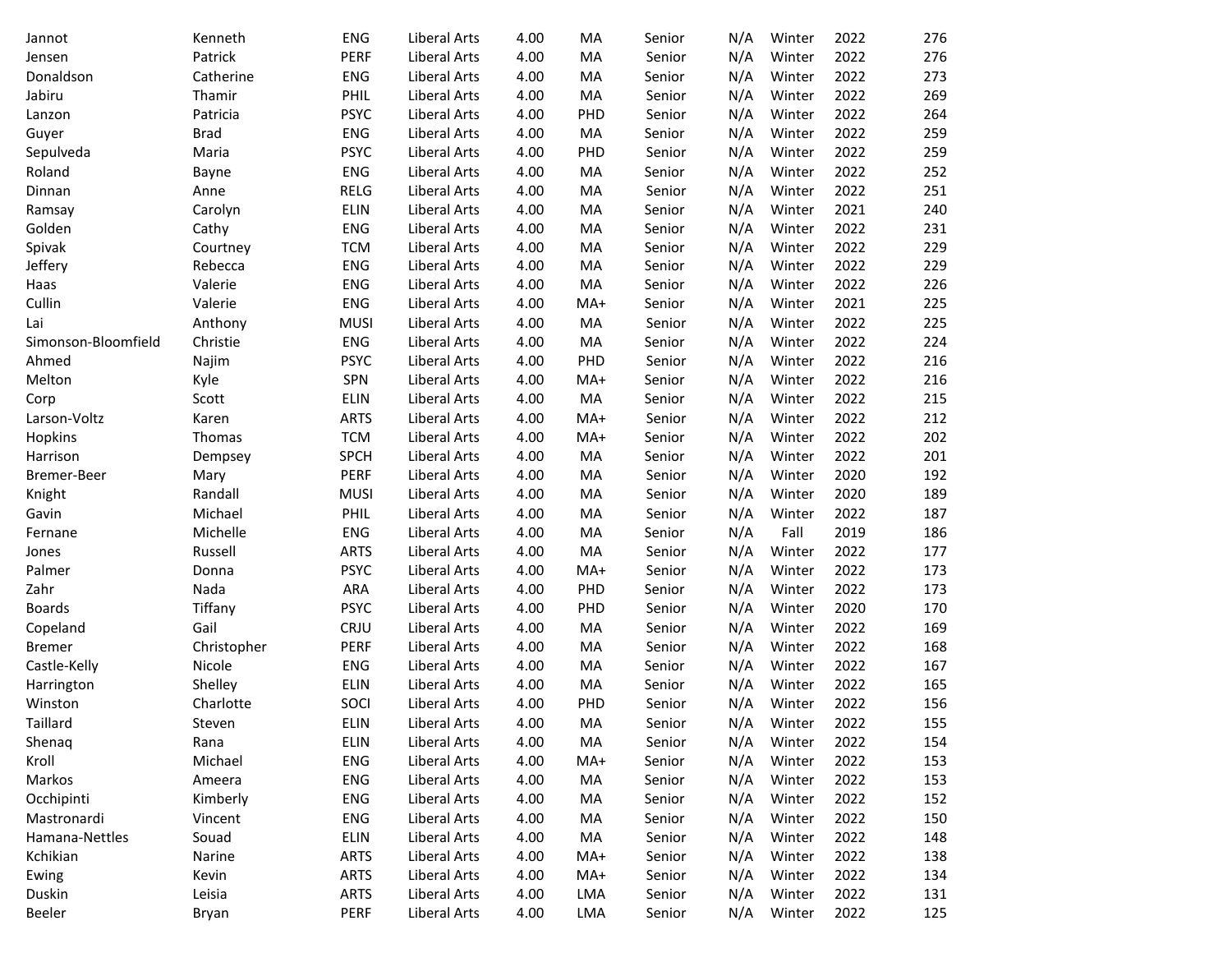| Brownlee      | <b>Betty</b> | <b>ARTS</b> | Liberal Arts        | 4.00 | MA+        | Senior       | N/A | Winter | 2021 | 124 |      |
|---------------|--------------|-------------|---------------------|------|------------|--------------|-----|--------|------|-----|------|
| Ajazi         | Sonila       | ELIN        | <b>Liberal Arts</b> | 4.00 | MA         | Senior       | N/A | Winter | 2022 | 122 |      |
| Rosic         | Nemanja      | <b>ARTS</b> | Liberal Arts        | 4.00 | MA+        | Senior       | N/A | Winter | 2022 | 119 |      |
| Johns         | Edgar        | <b>PSYC</b> | Liberal Arts        | 4.00 | MA+        | Senior       | N/A | Winter | 2022 | 119 |      |
| Johnson       | Frankie      | <b>ELIN</b> | Liberal Arts        | 4.00 | MA         | Senior       | N/A | Winter | 2022 | 115 |      |
| Parker        | Chimere      | ENG         | Liberal Arts        | 4.00 | MA         | Senior       | N/A | Winter | 2022 | 113 |      |
| Mazurek       | Allen        | <b>TCM</b>  | Liberal Arts        | 4.00 | MA         | Senior       | N/A | Winter | 2022 | 112 |      |
| Al-Haddi      | Tahani       | ELIN        | Liberal Arts        | 4.00 | MA         | Senior       | N/A | Winter | 2022 | 112 |      |
| Sekulidis     | Patricia     | <b>ARTS</b> | Liberal Arts        | 4.00 | MA         | Senior       | N/A | Winter | 2022 | 111 |      |
| Kilcullen     | Sarah        | SPN         | Liberal Arts        | 4.00 | MA         | Senior       | N/A | Winter | 2020 | 110 |      |
| Matzke        | Drew         | PHIL        | Liberal Arts        | 4.00 | MA         | Senior       | N/A | Fall   | 2021 | 105 |      |
| Nedelkoski    | Sinisa       | <b>ARTS</b> | Liberal Arts        | 4.00 | MA         | Senior       | N/A | Winter | 2022 | 103 |      |
| Lansuer       | Maureen      | ELIN        | Liberal Arts        | 4.00 | MA         | Senior       | N/A | Winter | 2022 | 102 |      |
| Espinosa      | Mitzi        | ELIN        | Liberal Arts        | 4.00 | MA         | Senior       | N/A | Winter | 2022 | 99  |      |
| Kelly         | Margaret     | <b>ARTS</b> | Liberal Arts        | 4.00 | LMA        | Senior       | N/A | Winter | 2022 | 99  |      |
| Simpson       | Sheabra      | <b>PSYC</b> | Liberal Arts        | 4.00 | PHD        | Senior       | N/A | Winter | 2022 | 99  |      |
| Ramadan       | Tareq        | <b>ANTH</b> | Liberal Arts        | 4.00 | MA+        | Senior       | N/A | Winter | 2022 | 90  |      |
| Nelson        | Nancy        | <b>ENG</b>  | <b>Liberal Arts</b> | 4.00 | PHD        | Senior       | N/A | Winter | 2021 | 87  |      |
| Rodgers       | Christopher  | <b>SPCH</b> | <b>Liberal Arts</b> | 4.00 | PHD        | Senior       | N/A | Winter | 2022 | 87  |      |
| Wells         | Henry        | SOCI        | Liberal Arts        | 4.00 | MA+        | Senior       | N/A | Winter | 2022 | 87  |      |
| Ferguson      | Syeda        | ENG         | Liberal Arts        | 4.00 | MA         | Senior       | N/A | Winter | 2022 | 84  |      |
| Kannapell     | Lisa         | ELIN        | Liberal Arts        | 4.00 | MA         | Senior       | N/A | Winter | 2022 | 84  |      |
| Mohamed       | Asia         | ELIN        | Liberal Arts        | 4.00 | MA         | Senior       | N/A | Winter | 2022 | 84  |      |
| Suwan         | Leana        | ELIN        | <b>Liberal Arts</b> | 4.00 | MA         | Senior       | N/A | Winter | 2020 | 83  |      |
| Hammoud       | Abed         | CRJU        | Liberal Arts        | 4.00 | PHD        | Senior       | N/A | Winter | 2022 | 83  |      |
| <b>Butler</b> | Sean         | PHIL/RELG   | Liberal Arts        | 4.00 | MA         | Senior       | N/A | Winter | 2022 | 81  |      |
| Jaber         | Nahed        | <b>ARTS</b> | Liberal Arts        | 4.00 | MA         | Senior       | N/A | Winter | 2022 | 76  |      |
| Ezzat         | Mariam       | <b>ARTS</b> | Liberal Arts        | 3.12 | MA+        | Senior       | N/A | Winter | 2022 | 75  | 0.06 |
| Jayaprakash   | Shalini      | ELIN        | Liberal Arts        | 4.00 | PHD        | Senior       | N/A | Winter | 2022 | 75  |      |
| Mulligan      | Joshua       | <b>ARTS</b> | Liberal Arts        | 4.00 | LMA        | Senior       | N/A | Winter | 2022 | 75  |      |
| Preece        | Felicia      | <b>ENG</b>  | Liberal Arts        | 3.23 | MA+        | Senior       | N/A | Winter | 2022 | 74  |      |
| Jackson       | Sterling     | SOCI        | Liberal Arts        | 4.00 | MA         | Senior       | N/A | Winter | 2022 | 72  |      |
| Scott         | Stuart       | <b>MUSI</b> | Liberal Arts        | 3.21 | PHD        | Senior       | N/A | Winter | 2022 | 72  |      |
| Saraswat      | Hollie       | GER         | Liberal Arts        | 3.19 | LMA        | Senior       | N/A | Fall   | 2021 | 70  |      |
| Doppke        | Jamila       | <b>FRE</b>  | Liberal Arts        | 3.20 | MA         | Senior       | N/A | Winter | 2022 | 69  |      |
| Abusbeih      | Adia         | ELIN        | Liberal Arts        | 3.18 | MA         | Senior       | N/A | Winter | 2022 | 67  |      |
| Music         | Amy          | ELIN        | Liberal Arts        | 3.15 | MA         | Senior       | N/A | Winter | 2022 | 63  |      |
| King          | Kenneth      | <b>POLS</b> | Liberal Arts        | 3.14 | PHD        | Senior       | N/A | Fall   | 2019 | 62  |      |
| Chehab        | Ahmad        | ARA         | Liberal Arts        | 3.14 | MA         | Senior       | N/A | Fall   | 2021 | 62  |      |
| Carson        | Thomas       | <b>ARTS</b> | Liberal Arts        | 3.13 | PHD        | Senior       | N/A | Winter | 2020 | 61  |      |
| Himes         | Sarah        | <b>TCM</b>  | Liberal Arts        | 3.09 | MA         | Senior       | N/A | Fall   | 2020 | 60  |      |
| Anderson      | Darnell      | <b>SPCH</b> | Liberal Arts        | 3.06 | <b>PHD</b> | Senior       | N/A | Winter | 2022 | 60  |      |
| Moussa        | Raya         | <b>ELIN</b> | Liberal Arts        | 3.03 | MA         | Senior       | N/A | Winter | 2022 | 60  |      |
| Trott         | David        | ENG         | Liberal Arts        | 3.09 | MA         | Probationary | 7   | Winter | 2022 | 57  |      |
| Kennedy       | Michael      | CRJU        | Liberal Arts        | 2.05 | MA         | Senior       | N/A | Winter | 2022 | 55  |      |
| Schultz       | Karen        | <b>PSYC</b> | Liberal Arts        | 3.04 | MA         | Senior       | N/A | Winter | 2022 | 54  |      |
|               |              |             |                     |      |            |              |     |        |      |     |      |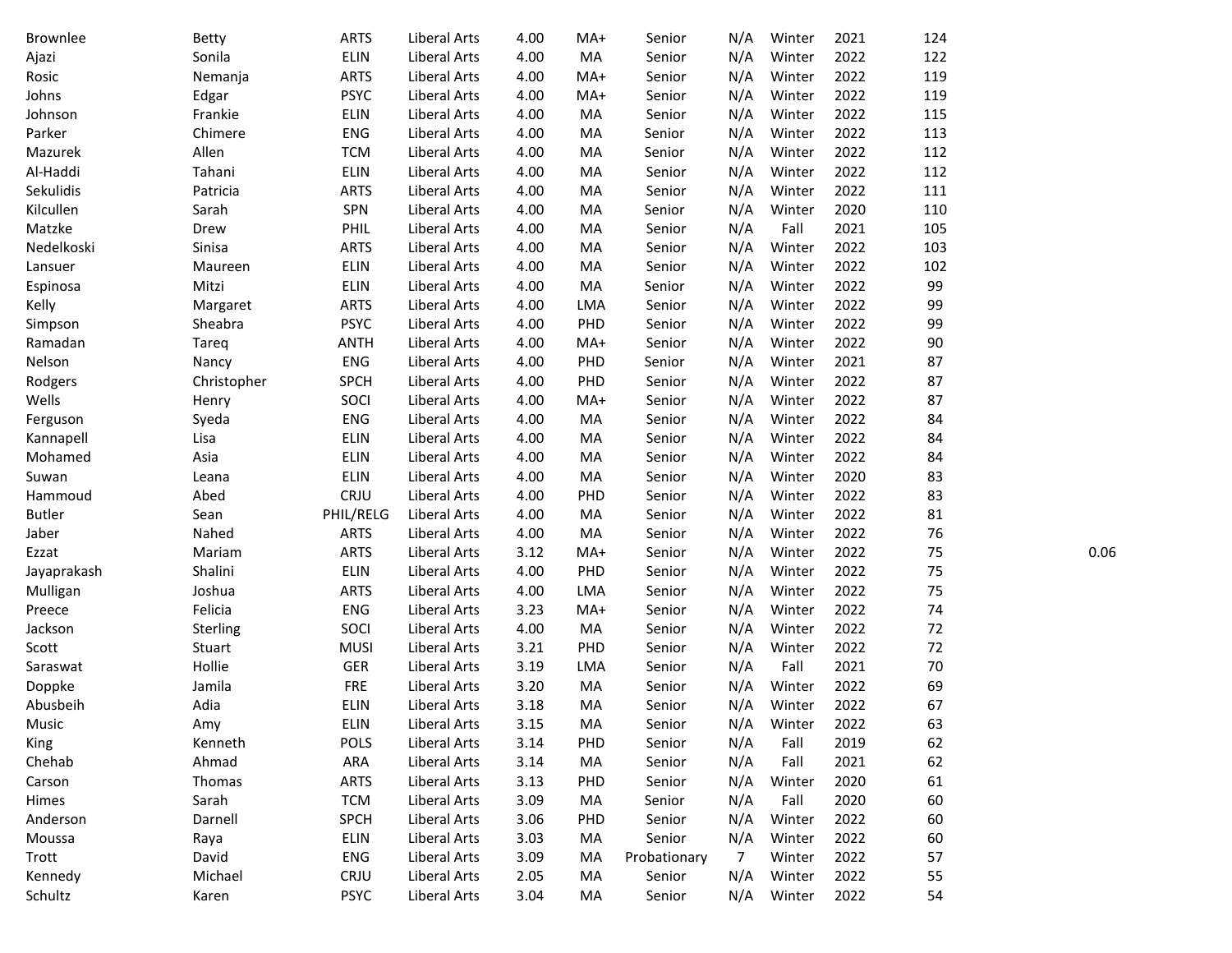| Clark          | Kimberly      | <b>ENG</b>  | Liberal Arts        | 3.03 | MA    | Senior       | N/A            | Fall   | 2021 | 51 |
|----------------|---------------|-------------|---------------------|------|-------|--------------|----------------|--------|------|----|
| Dereadt        | Taylor        | <b>ENG</b>  | <b>Liberal Arts</b> | 3.06 | MA    | Senior       | N/A            | Winter | 2022 | 51 |
| Pritchett      | Emily         | <b>PSYC</b> | Liberal Arts        | 3.01 | MA    | Senior       | N/A            | Winter | 2022 | 51 |
| Watts          | Charisse      | <b>ENG</b>  | Liberal Arts        | 3.03 | MA+   | Senior       | N/A            | Winter | 2022 | 51 |
| Elhajj         | Hiba          | <b>ELIN</b> | Liberal Arts        | 3.00 | PHD   | Probationary | 7              | Winter | 2022 | 51 |
| Berry          | Ashley        | <b>ARTS</b> | Liberal Arts        | 3.00 | LMA   | Senior       | N/A            | Winter | 2022 | 49 |
| Chibou         | Kimberly      | <b>ELIN</b> | Liberal Arts        | 3.00 | MA    | Probationary | 7              | Winter | 2022 | 48 |
| Johnson        | Joseph        | <b>ENG</b>  | Liberal Arts        | 3.00 | MA    | Probationary | 6              | Winter | 2022 | 48 |
| Manetta-Biehl  | Joann         | SPN         | Liberal Arts        | 2.20 | PHD   | Probationary | 6              | Winter | 2022 | 44 |
| Chms-Eddin     | Samer         | ARA         | Liberal Arts        | 2.20 | MA    | Probationary | 6              | Winter | 2022 | 44 |
| Kozlowski      | Maryann       | <b>HUM</b>  | Liberal Arts        | 2.09 | MA    | Probationary | 6              | Winter | 2022 | 43 |
| Mayo           | Emily         | <b>ARTS</b> | Liberal Arts        | 2.18 | $MA+$ | Probationary | 7              | Winter | 2022 | 43 |
| Baker          | Benjamin      | RELG        | Liberal Arts        | 2.18 | PHD   | Senior       | N/A            | Winter | 2020 | 42 |
| Parker         | <b>Bilaal</b> | <b>ELIN</b> | Liberal Arts        | 2.17 | MA    | Probationary | 7              | Fall   | 2021 | 42 |
| lacopelli      | Kristin       | <b>ENG</b>  | Liberal Arts        | 2.18 | MA    | Probationary | 6              | Winter | 2022 | 42 |
| Maatouk        | Wedad         | <b>ELIN</b> | Liberal Arts        | 2.17 | MA    | Probationary | 7              | Winter | 2022 | 41 |
| Frost          | Shanon        | <b>ENG</b>  | Liberal Arts        | 2.16 | MA    | Probationary | 6              | Winter | 2022 | 40 |
| Fankhauser     | Devon         | <b>FRE</b>  | Liberal Arts        | 2.16 | MA    | Probationary | 6              | Winter | 2022 | 40 |
| King           | Angela        | <b>ENG</b>  | Liberal Arts        | 2.15 | MA    | Probationary | 6              | Winter | 2022 | 39 |
| Hayes          | Daniel        | <b>ELIN</b> | Liberal Arts        | 2.12 | MA    | Probationary | 5              | Fall   | 2020 | 37 |
| <b>Brennan</b> | Patrick       | <b>MUSI</b> | Liberal Arts        | 2.12 | MA    | Probationary | 6              | Winter | 2020 | 36 |
| Solomon        | Jimmy         | CRJU        | Liberal Arts        | 2.12 | MA    | Senior       | N/A            | Winter | 2020 | 36 |
| Rautio         | Matthew       | <b>HUM</b>  | Liberal Arts        | 2.12 | MA    | Senior       | N/A            | Winter | 2021 | 36 |
| Alsadah        | Abdulhakem    | POLS        | Liberal Arts        | 2.12 | MA+   | Probationary | 6              | Winter | 2022 | 36 |
| Morandini      | Aaron         | <b>PSYC</b> | Liberal Arts        | 2.12 | MA    | Probationary | 5              | Winter | 2022 | 36 |
| Perkinson      | Wendy         | <b>SPCH</b> | Liberal Arts        | 2.12 | MA    | Senior       | N/A            | Winter | 2022 | 36 |
| <b>Block</b>   | Carolyn       | <b>SPCH</b> | Liberal Arts        | 2.09 | PHD   | Probationary | 5              | Winter | 2022 | 33 |
| Marks          | Edward        | ENG         | Liberal Arts        | 2.09 | MA    | Probationary | 6              | Winter | 2022 | 33 |
| Helser         | Christian     | <b>ARTS</b> | Liberal Arts        | 2.06 | MA    | Probationary | 5              | Fall   | 2021 | 31 |
| Schwartz       | Wendy         | <b>ELIN</b> | Liberal Arts        | 2.05 | MA    | Probationary | 4              | Winter | 2022 | 30 |
| Smith          | Heather       | <b>ELIN</b> | Liberal Arts        | 2.03 | MA    | Probationary | 4              | Fall   | 2020 | 27 |
| Aboulhassan    | Salam         | SOCI        | Liberal Arts        | 2.03 | MA    | Probationary | 5              | Fall   | 2019 | 27 |
| Schulze        | Gerald        | <b>ARTS</b> | Liberal Arts        | 2.00 | LMA   | Probationary | 4              | Winter | 2022 | 24 |
| Odeh           | Dillon        | ARA         | Liberal Arts        | 1.23 | MA    | Probationary | 6              | Winter | 2022 | 23 |
| Zobl-Tar       | Elizabeth     | <b>ENG</b>  | Liberal Arts        | 1.21 | MA    | Probationary | 3              | Winter | 2020 | 21 |
| Flores         | Usha          | <b>ELIN</b> | Liberal Arts        | 1.21 | MA    | Probationary | 3              | Fall   | 2021 | 21 |
| Carrington     | William       | SOCI        | Liberal Arts        | 2.21 | MA    | Probationary | 4              | Winter | 2022 | 21 |
| Kaur           | Navkiran      | SOCI        | Liberal Arts        | 1.21 | PHD   | Probationary | 4              | Winter | 2022 | 21 |
| Mazurek        | Kendal        | <b>ARTS</b> | Liberal Arts        | 1.21 | LMA   | Probationary | 7              | Winter | 2022 | 21 |
| Shreve         | Melinda       | <b>SPCH</b> | Liberal Arts        | 1.21 | PHD   | Probationary | 5              | Winter | 2022 | 21 |
| Weber          | Darice        | CRJU        | Liberal Arts        | 1.20 | PHD   | Probationary | 5              | Fall   | 2021 | 20 |
| Grantz         | Brandon       | PERF        | Liberal Arts        | 1.19 | MA    | Probationary | 3              | SP/SU  | 2019 | 19 |
| Kashmar        | Nisrine       | ELIN        | Liberal Arts        | 1.19 | MA    | Probationary | 3              | Winter | 2020 | 19 |
| Hawkins        | Sarah         | PERF        | Liberal Arts        | 1.18 | MA    | Probationary | $\overline{4}$ | Fall   | 2019 | 18 |
| Durham         | James         | PHIL        | Liberal Arts        | 1.18 | PHD   | Probationary | 3              | Fall   | 2019 | 18 |
| Kobaia         | Racha         | CRJU        | Liberal Arts        | 1.18 | MA    | Probationary | 6              | Winter | 2022 | 18 |

0